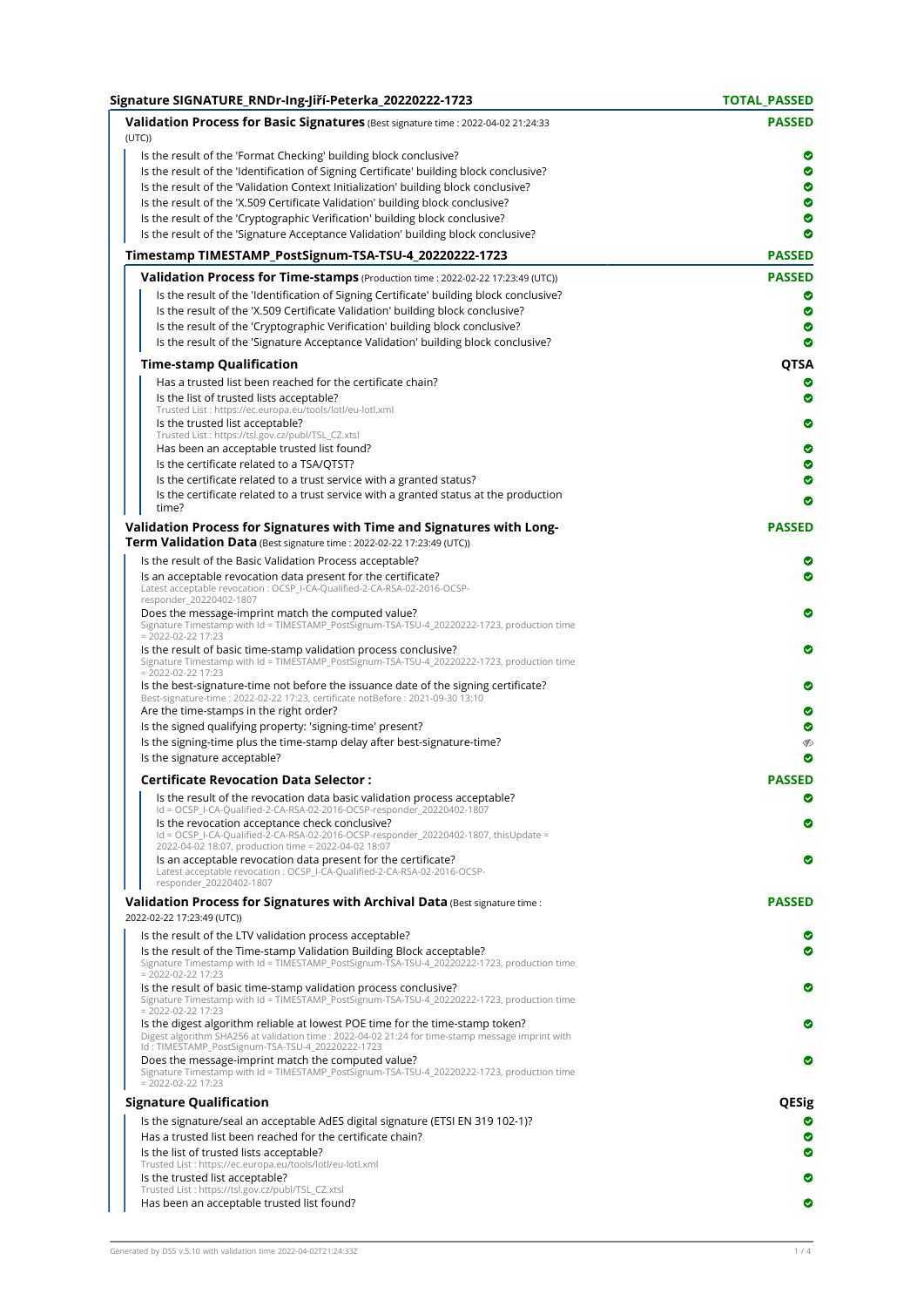| Is the certificate qualified at (best) signing time?<br>Is the certificate type unambiguously identified at (best) signing time?<br>Is the certificate qualified at issuance time? | Ø<br>◎                |
|------------------------------------------------------------------------------------------------------------------------------------------------------------------------------------|-----------------------|
| Does the private key reside in a QSCD at (best) signing time?                                                                                                                      | ◎                     |
| Certificate Qualification at certificate issuance time (2021-09-30)<br>13:10:41 (UTC))                                                                                             | QC for eSig with QSCD |
| Is the certificate related to a CA/QC?                                                                                                                                             | ◎                     |
| Is the trust service consistent?                                                                                                                                                   | ◎                     |
| Trust service name : (78) I.CA - vydávání kvalifikovaných certifikátů                                                                                                              |                       |
| Is the certificate related to a trust service with a granted status?<br>Is the certificate related to a consistent trust service declaration?                                      | Ø<br>◎                |
| Can the certificate type be issued by a found trust service?                                                                                                                       | ◎                     |
| Does the trusted certificate match the trust service?                                                                                                                              | ◎                     |
| Is the certificate qualified at issuance time?                                                                                                                                     | ◎                     |
| Is the certificate type unambiguously identified at issuance time?                                                                                                                 |                       |
| Certificate type is for eSig<br>Does the private key reside in a QSCD at issuance time?                                                                                            | Ø                     |
|                                                                                                                                                                                    |                       |
| Certificate Qualification at best signature time (2022-02-22 17:23:49<br>(UTC)                                                                                                     | QC for eSig with QSCD |
| Is the certificate related to a CA/QC?                                                                                                                                             |                       |
| Is the trust service consistent?                                                                                                                                                   | ◎                     |
| Trust service name : (78) I.CA - vydávání kvalifikovaných certifikátů                                                                                                              |                       |
| Is the certificate related to a trust service with a granted status?<br>Is the certificate related to a consistent trust service declaration?                                      | Ø<br>◎                |
| Can the certificate type be issued by a found trust service?                                                                                                                       | ◎                     |
| Does the trusted certificate match the trust service?                                                                                                                              | ◎                     |
| Is the certificate qualified at (best) signing time?                                                                                                                               | ◎                     |
| Is the certificate type unambiguously identified at (best) signing time?                                                                                                           | Ø                     |
| Certificate type is for eSig<br>Does the private key reside in a QSCD at (best) signing time?                                                                                      | Ø                     |
| <b>Basic Building Blocks</b>                                                                                                                                                       |                       |
| SIGNATURE - SIGNATURE_RNDr-Ing-Jiří-Peterka_20220222-1723                                                                                                                          |                       |
| <b>Format Checking :</b>                                                                                                                                                           | <b>PASSED</b>         |
| Does the signature format correspond to an expected format?                                                                                                                        | ◎                     |
| Is the signature identification not ambiguous?                                                                                                                                     | Ø                     |
| Is the signed references identification not ambiguous?                                                                                                                             | ◎                     |
| Is only one SignerInfo present?                                                                                                                                                    | ◎                     |
| Do signed and final revisions contain equal amount of pages?<br>Is no element overlapping detected in the PDF?                                                                     | ◉<br>◉                |
| Is there no visual difference between signed and final revisions in the PDF?                                                                                                       | ◎                     |
| Does the document contain none of the undefined object modifications?                                                                                                              |                       |
| ldentification of the Signing Certificate :                                                                                                                                        | <b>PASSED</b>         |
| Is there an identified candidate for the signing certificate?                                                                                                                      | Ø                     |
| Is the signed attribute: 'cert-digest' of the certificate present?                                                                                                                 | Ø                     |
| Does the certificate digest value match a digest value found in the certificate<br>reference(s)?                                                                                   |                       |
| Are the issuer distinguished name and the serial number equal?                                                                                                                     |                       |
| <b>Validation Context Initialization :</b>                                                                                                                                         | <b>PASSED</b>         |
| Is the signature policy known?                                                                                                                                                     | ◎                     |
|                                                                                                                                                                                    |                       |
| <b>X509 Certificate Validation :</b>                                                                                                                                               | <b>PASSED</b>         |
| Can the certificate chain be built till a trust anchor?<br>Is the certificate validation conclusive?                                                                               | Ø<br>Ø                |
| Is the certificate validation conclusive?                                                                                                                                          | Ø                     |
| Certificate CERTIFICATE_RNDr-Ing-Jiří-Peterka_20210930-1310 :                                                                                                                      | <b>PASSED</b>         |
| Is the certificate unique?                                                                                                                                                         | ◎                     |
| Is a pseudonym used?                                                                                                                                                               | ◎                     |
| Is certificate not self-signed?                                                                                                                                                    | ◎                     |
| Is the certificate signature intact?                                                                                                                                               | Ø                     |
| Does the signer's certificate have an expected key-usage?                                                                                                                          | ◎                     |
| Key usage: [DIGITAL_SIGNATURE, NON_REPUDIATION]<br>Is the authority info access present?                                                                                           | ◎                     |
| Is the revocation info access present?                                                                                                                                             | Ø                     |
| Is the revocation data present for the certificate?                                                                                                                                | Ø                     |
| Is an acceptable revocation data present for the certificate?                                                                                                                      | Ø                     |
| Latest acceptable revocation : OCSP_I-CA-Qualified-2-CA-RSA-02-2016-OCSP-<br>responder_20220402-1807                                                                               |                       |
| Is the certificate not revoked?                                                                                                                                                    |                       |
| Is the certificate not on hold?                                                                                                                                                    |                       |
| Is the revocation freshness check conclusive?<br>Id = OCSP_I-CA-Qualified-2-CA-RSA-02-2016-OCSP-responder_20220402-1807                                                            | Ø                     |
|                                                                                                                                                                                    |                       |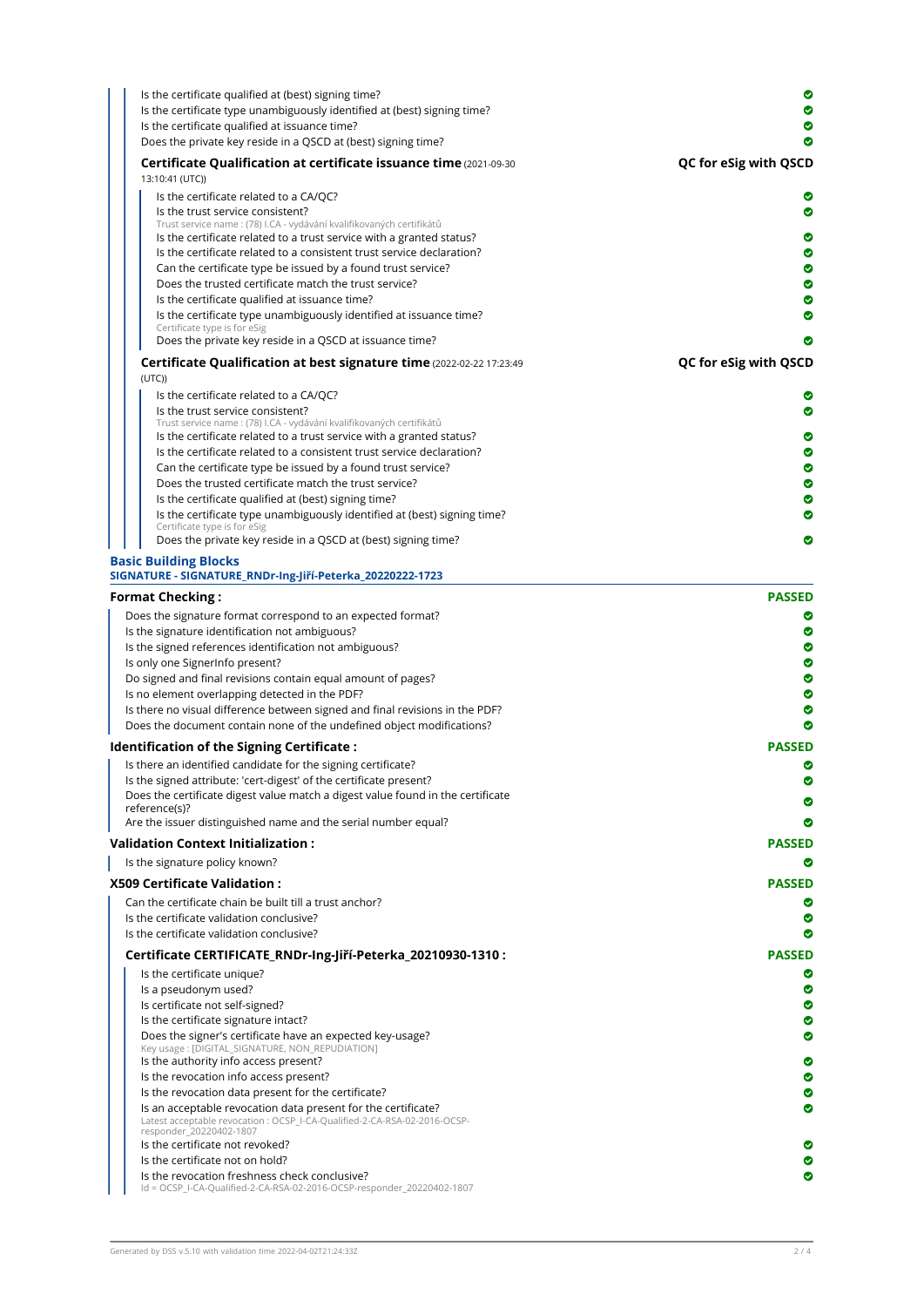| Trust Anchor (CERTIFICATE_PostSignum-TSA-TSU-4_20210909-0912)                                                                                                                                                                                                                         | <b>PASSED</b> |
|---------------------------------------------------------------------------------------------------------------------------------------------------------------------------------------------------------------------------------------------------------------------------------------|---------------|
| Is the certificate validation conclusive?                                                                                                                                                                                                                                             |               |
| Can the certificate chain be built till a trust anchor?                                                                                                                                                                                                                               | Ø             |
| <b>X509 Certificate Validation :</b>                                                                                                                                                                                                                                                  | <b>PASSED</b> |
| Are the issuer distinguished name and the serial number equal?                                                                                                                                                                                                                        | ◎             |
| Is the signed attribute: 'cert-digest' of the certificate present?                                                                                                                                                                                                                    | ◎             |
| Is there an identified candidate for the signing certificate?                                                                                                                                                                                                                         |               |
| <b>Identification of the Signing Certificate:</b>                                                                                                                                                                                                                                     | <b>PASSED</b> |
| <b>Basic Building Blocks</b><br>TIMESTAMP - TIMESTAMP_PostSignum-TSA-TSU-4_20220222-1723                                                                                                                                                                                              |               |
| Digest algorithm SHA256 at validation time : 2022-04-02 21:24 for signing-certificate reference with ld :<br>CERTIFICATE_RNDr-Ing-Jiří-Peterka_20210930-1310                                                                                                                          |               |
| Are cryptographic constraints met for the signing-certificate reference?                                                                                                                                                                                                              | ◎             |
| Are cryptographic constraints met for the message digest?<br>Digest algorithm SHA256 at validation time : 2022-04-02 21:24 for message digest                                                                                                                                         |               |
| Signature algorithm RSA with SHA256 with key size 2048 at validation time : 2022-04-02 21:24                                                                                                                                                                                          |               |
| Are cryptographic constraints met for the signature creation?                                                                                                                                                                                                                         | Ø             |
| Is the signed qualifying property: 'signing-time' present?<br>Is the signed qualifying property: 'message-digest' or 'SignedProperties' present?                                                                                                                                      | ◎<br>◓        |
| Does the 'Signing Certificate' attribute contain references only to the certificate chain?                                                                                                                                                                                            | ◎             |
| Is the signed attribute: 'signing-certificate' present only once?                                                                                                                                                                                                                     | ◎             |
| Is the signed attribute: 'signing-certificate' present?                                                                                                                                                                                                                               | ◎             |
| Is the structure of the signature valid?                                                                                                                                                                                                                                              | Ø             |
| <b>Signature Acceptance Validation :</b>                                                                                                                                                                                                                                              | <b>PASSED</b> |
| Is the signature intact?                                                                                                                                                                                                                                                              | ◎             |
| Is the reference data object intact?<br>Reference: MESSAGE_DIGEST                                                                                                                                                                                                                     | ◎             |
| Has the reference data object been found?<br>Reference : MESSAGE DIGEST                                                                                                                                                                                                               | Ø             |
| <b>Cryptographic Verification :</b>                                                                                                                                                                                                                                                   | <b>PASSED</b> |
| Trust Anchor (CERTIFICATE I-CA-Qualified-2-CA-<br>RSA-02-2016 20160211-1217)                                                                                                                                                                                                          | <b>PASSED</b> |
| Are cryptographic constraints met for the revocation data signature?<br>Signature algorithm RSA with SHA256 with key size 2048 at validation time : 2022-04-02 21:24                                                                                                                  |               |
| Is the revocation information fresh for the certificate?                                                                                                                                                                                                                              | Ø<br>Ø        |
| <b>Revocation Freshness Checker:</b>                                                                                                                                                                                                                                                  | <b>PASSED</b> |
| 2022-04-02T18:07:06Z                                                                                                                                                                                                                                                                  |               |
| Has the issuer certificate id-pkix-ocsp-nocheck extension?                                                                                                                                                                                                                            | Ø             |
| Is certificate's signature intact?<br>Id = CERTIFICATE_I-CA-Qualified-2-CA-RSA-02-2016-OCSP-responder_20220126-0921                                                                                                                                                                   | ◎             |
| Can the certificate chain be built till a trust anchor?                                                                                                                                                                                                                               | ◎             |
| Is revocation's signature intact?                                                                                                                                                                                                                                                     | ◎             |
| Is the revocation data consistent?<br>CertHash value of revocation data matches with the certificate digest                                                                                                                                                                           |               |
| Is it not self issued OCSP Response?                                                                                                                                                                                                                                                  | Ø<br>◎        |
| Is the revocation status known?                                                                                                                                                                                                                                                       | Ø             |
| <b>Revocation Acceptance Checker:</b>                                                                                                                                                                                                                                                 | <b>PASSED</b> |
| Latest acceptable revocation : OCSP_I-CA-Qualified-2-CA-RSA-02-2016-OCSP-<br>responder_20220402-1807                                                                                                                                                                                  |               |
| Id = OCSP I-CA-Qualified-2-CA-RSA-02-2016-OCSP-responder 20220402-1807, thisUpdate =<br>2022-04-02 18:07, production time = 2022-04-02 18:07<br>Is an acceptable revocation data present for the certificate?                                                                         | Ø             |
| Is the revocation acceptance check conclusive?                                                                                                                                                                                                                                        | ◎             |
| <b>Certificate Revocation Data Selector:</b>                                                                                                                                                                                                                                          | <b>PASSED</b> |
| Issuer certificate CERTIFICATE I-CA-Qualified-2-CA-RSA-02-2016-OCSP-responder 20220126-0921<br>of revocation data OCSP_I-CA-Qualified-2-CA-RSA-02-2016-OCSP-responder_20220402-1807 with<br>validity range : 2022-01-26 09:21 - 2022-05-16 09:21 and validation time 2022-04-02 21:24 |               |
| information?                                                                                                                                                                                                                                                                          | ◎             |
|                                                                                                                                                                                                                                                                                       |               |
| Validation time: 2022-04-02 21:24, certificate validity: 2021-09-30 13:10 - 2022-09-30 13:10<br>Is the current time in the validity range of the certificate of the issuer of the revocation                                                                                          |               |
| Signature algorithm RSA with SHA256 with key size 4096 at validation time : 2022-04-02 21:24<br>Is the current time in the validity range of the signer's certificate?                                                                                                                | Ø             |

| <b>Cryptographic Verification :</b>                                                                                                                             | <b>PASSED</b> |
|-----------------------------------------------------------------------------------------------------------------------------------------------------------------|---------------|
| Has the message imprint data been found?                                                                                                                        | ◉             |
| Is the message imprint data intact?                                                                                                                             | ø             |
| Is time-stamp's signature intact?                                                                                                                               | ◉             |
| <b>Signature Acceptance Validation :</b>                                                                                                                        | <b>PASSED</b> |
| Is the signed attribute: 'signing-certificate' present?                                                                                                         | $\bullet$     |
| Does the 'Signing Certificate' attribute contain references only to the certificate chain?                                                                      | Ø             |
| Does the TST Info field: 'tsa' match the time-stamp's issuer name?                                                                                              | ◉             |
| Are cryptographic constraints met for the time-stamp signature?<br>Signature algorithm RSA with SHA256 with key size 2048 at validation time : 2022-04-02 21:24 | $\bullet$     |